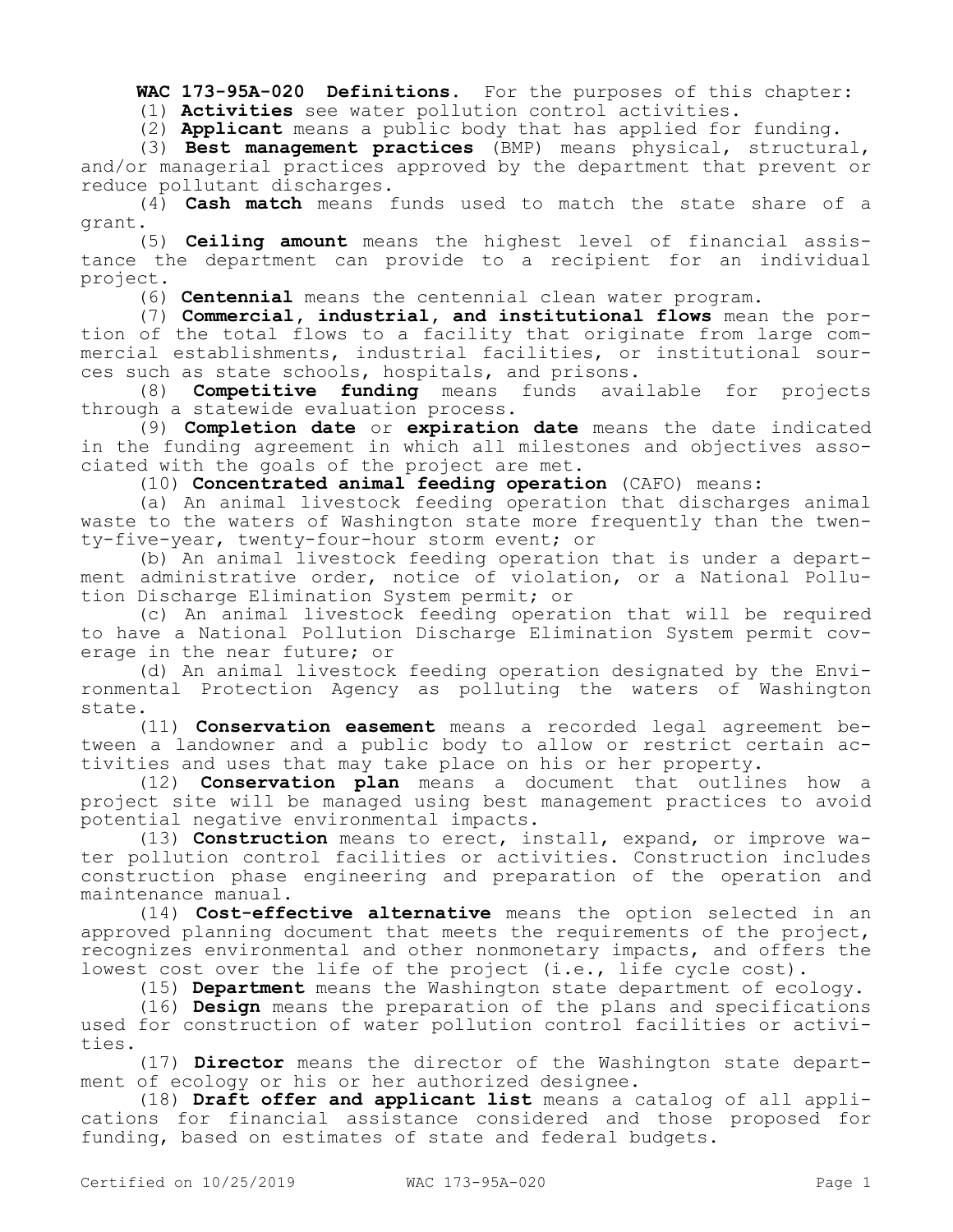(19) **Easement** means a recorded legal agreement between a public body and a landowner that allows the public body to have access to the landowner's property at any time to inspect, maintain, or repair loanor-grant-funded activities or facilities; sewer use ordinances and other legal documents may be sufficient.

(20) **Effective date** means the date the loan or grant agreement is signed by the department's water quality program manager.

(21) **Eligible cost** means the portion of a facilities or activities project that can be funded based on program eligibility as defined in WAC 173-98-100 and in the most recently updated edition of the *Water Quality Financial Assistance Guidelines* (publication  $#10-10-049$ ).

(22) **Enforcement order** means an administrative requirement issued by the department under the authority of RCW 90.48.120 that directs a public body to complete a specified course of action within an explicit period to achieve compliance with the provisions of chapter 90.48 RCW.

(23) **Environmental degradation** means the reduced capacity of the environment to meet social and ecological objectives and needs.

(24) **Environmental emergency** means a problem that a public body and the department agree poses a serious, immediate threat to the environment or to the health or safety of a community and requires immediate corrective action.

(25) **Equivalent residential unit** (ERU) means a unit of measurement used to express the average sewage loading discharged from a typical full-time single-family dwelling unit.

(26) **Estimated construction cost** means the expected amount for labor, materials, equipment, and other related work necessary to construct the proposed project.

(27) **Existing need** means water pollution control facility's capacity reserved for all users, at the time of application.

(28) **Existing residential need** means that portion of a water pollution control facility's capacity reserved for residential structures that:

(a) Exists within the project service area at the time of application;

(b) Is connected to the facility or is scheduled to be connected to the facility in an approved planning document; and

(c) Will bear the financial burden of paying for the new facility.

(29) **Extended grant payments** means cash disbursements for eligible project costs made with equal annual payments as established in RCW 70.146.075.

(30) **Facilities** see water pollution control facility.

(31) **Final offer and applicant list** means a catalog of all applications for financial assistance considered and those offered funding, based on adopted state and federal budgets.

(32) **Force account** means loan or grant project work performed using labor, materials, or equipment of a public body.

(33) **Funding cycle** means the events related to the competitive process used to allocate funds from the water pollution control revolving fund, centennial clean water program, the stormwater financial assistance program, and the Clean Water Act section 319 nonpoint source program for a state fiscal year.

(34) **Grant agreement** means a contractual arrangement between a public body and the department.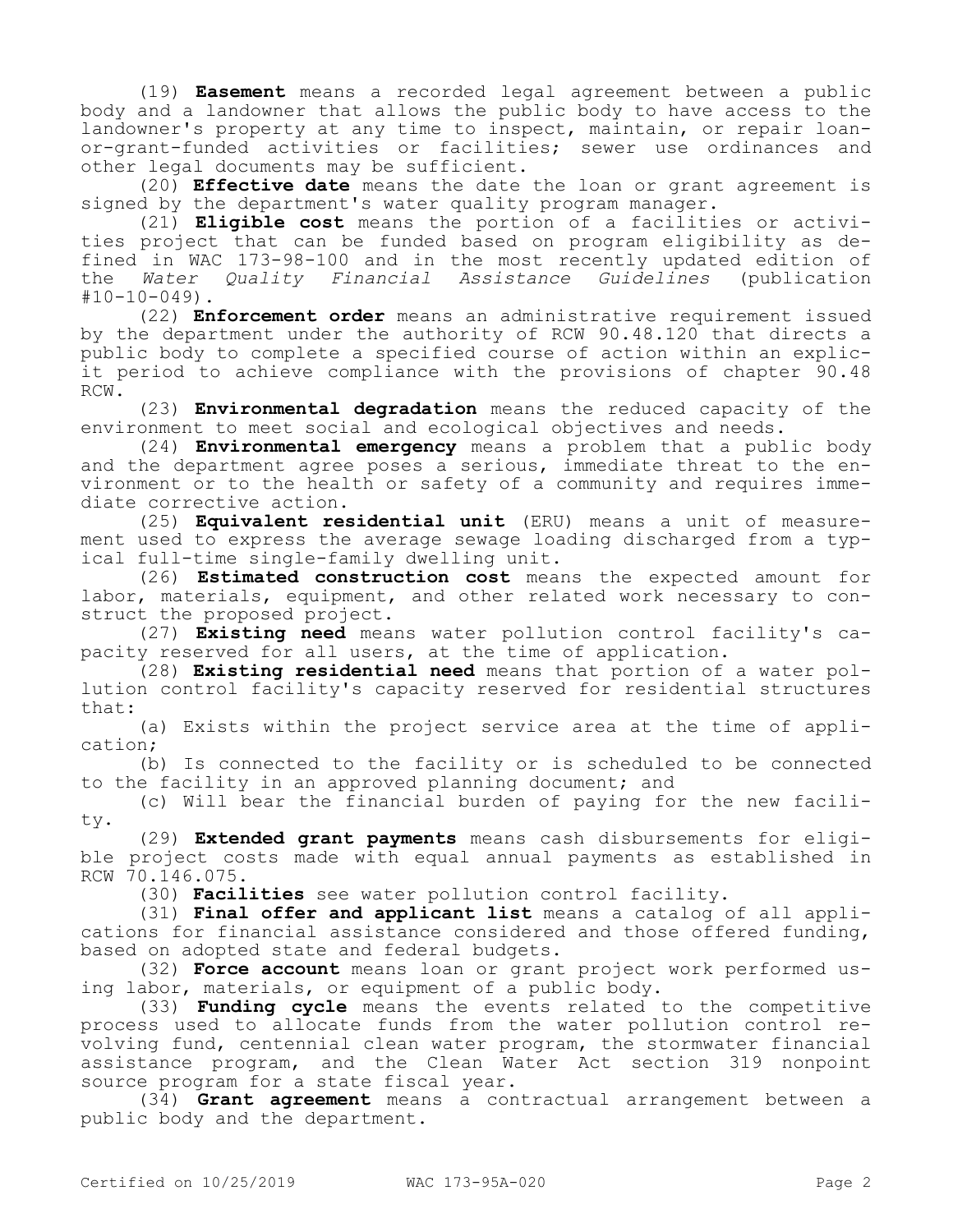(35) **Growth** means the portion of the flows to a facility reserved for future residential, commercial, industrial, or institutional flows.

(36) **Indirect cost** means costs that benefit more than one activity of the recipient and not directly assigned to a particular project objective.

(37) **In-kind contributions** means the value of noncash contributions provided for a project.

(38) **Interlocal agreement** means a written arrangement between a grant recipient and another public body to provide eligible grant match contributions to a project. Interlocal agreements are subject to chapter 39.34 RCW, Interlocal Cooperation Act.

(39) **Interlocal costs** means the value of goods or services provided to a project by a public body under the terms of an interlocal agreement. Interlocal contributions satisfy cash matching requirements.

(40) **Infiltration and inflow** means water, other than wastewater, that enters a sewer system.

(41) **Infiltration and inflow correction** means the cost-effective alternative or alternatives identified in an approved planning document for eliminating or reducing the infiltration and inflow to an existing sewer system.

(42) **Landowner agreement** means a written arrangement between a public body and a landowner that allows the public body to have access to the property to inspect project-related components.

(43) **Loan agreement** means a contractual arrangement between a public body and the department that involves a disbursement of funds that must be repaid.

(44) **Loan default** means failure to make a loan repayment to the department within sixty days after the payment was due.

(45) **Match** means the recipient share of eligible project costs.

(46) **Nonpoint source water pollution** means pollution that enters any waters from widespread water-based or land-use activities. Nonpoint source water pollution includes, but is not limited to, atmospheric deposition; surface water runoff from agricultural lands, urban areas, and forest lands; subsurface or underground sources; and discharges from boats or other marine vessels.

(47) **Plans and specifications** means the construction contract documents and supporting engineering documents prepared in sufficient detail to allow contractors to bid on and construct water pollution control facilities. "Plans and specifications" and "design" may be used interchangeably.

(48) **Preliminary project priority list** means a catalog of all applications for financial assistance considered for funding and submitted to the Washington state legislature for its consideration during budget development.

(49) **Project** means a water quality improvement effort funded with a grant or loan.

(50) **Project completion** or **expiration** means the date indicated in the funding agreement in which all milestones and objectives associated with the goals are met.

(51) **Public body** means a state of Washington county, city or town, conservation district, other political subdivision, municipal corporation, quasi-municipal corporation, those Indian tribes recognized by the federal government, or institutions of higher education when the proposed project is not part of the school's statutory responsibility.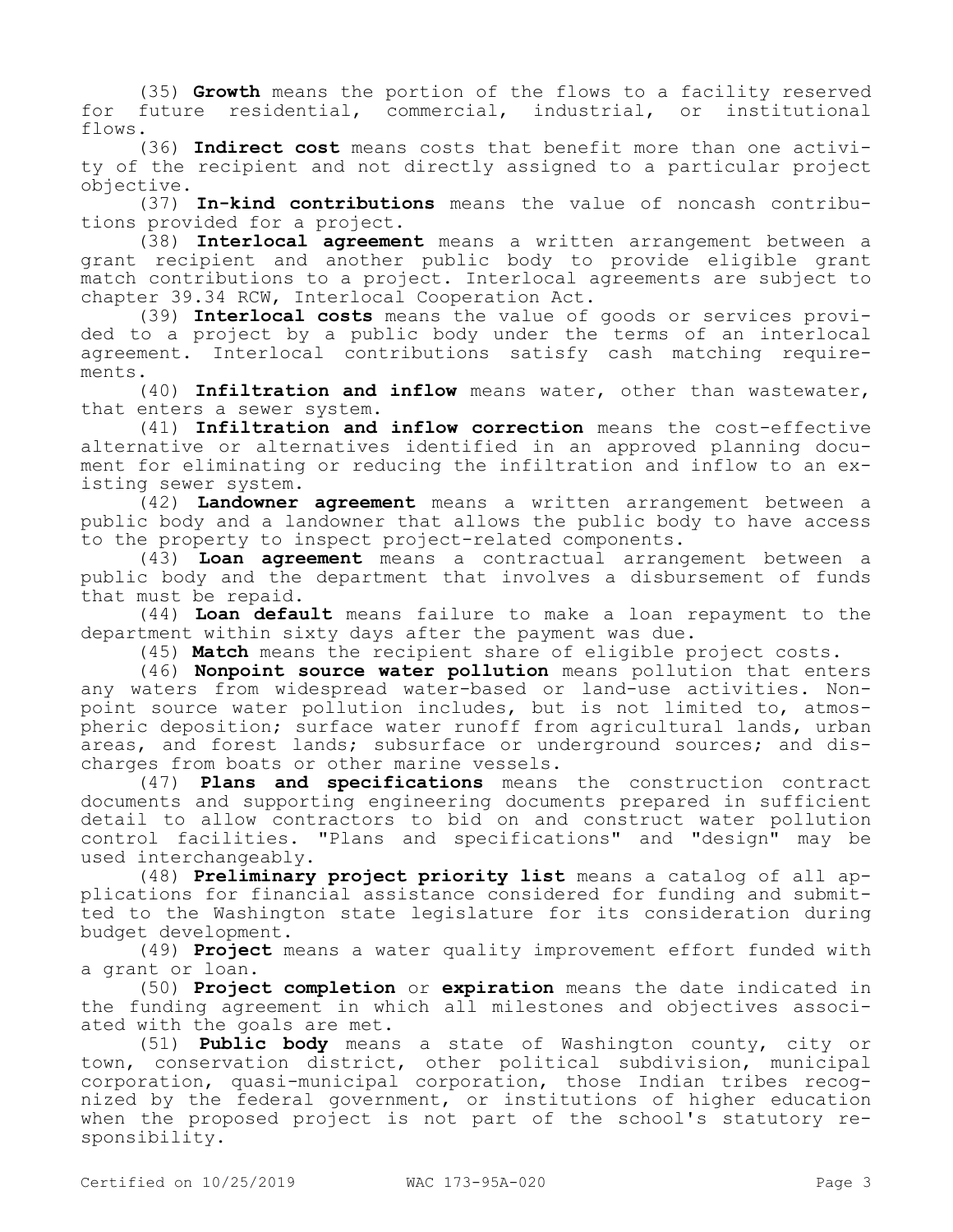(52) **Public health emergency** means a situation declared by the Washington state department of health in which illness or exposure known to cause illness is occurring or is imminent.

(53) **Recipient** means a public body that has an effective loan or grant agreement with the department.

(54) **Residential** means the portion of the total flows to a facility that originates from single family houses, apartments, mobile home parks, small commercial facilities, and community facilities such as local K-12 public schools, libraries, and fire stations.

(55) **Revolving fund** means Washington state's water pollution control revolving fund.

(56) **Riparian buffer** or **zone** means a swath of vegetation along a channel bank that provides protection from the erosive forces of water along the channel margins and external nonpoint sources of pollution.

(57) **Scope of work** means a detailed description of project tasks, milestones, and measurable objectives.

(58) **Service area population** means the number of people served in the area of the project.

(59) **Severe public health hazard** means a situation declared by the Washington state department of health in which the potential for illness exists, but illness is not occurring or imminent.

(60) **Sewer** means the pipe and related pump stations located on public property or on public rights of way and easements that convey wastewater from buildings.

(61) **Side sewer** means a sanitary sewer service extension from the point five feet outside the building foundation to the publicly owned collection sewer.

(62) **State environmental review process** (SERP) means the National Environmental Policy Act (NEPA)-like environmental review process adopted to comply with the requirements of the Environmental Protection Agency's Code of Regulations (40 C.F.R. § 35.3140). SERP combines the State Environmental Policy Act (SEPA) review with additional elements to comply with federal requirements.

(63) **Total eligible project cost** means the sum of all expenses associated with a water quality project that are eligible for funding.

(64) **Total project cost** means the sum of all expenses associated with a water quality project.

(65) **Water pollution** means contamination or other alteration of the physical, chemical, or biological properties of any waters of the state, including change in temperature, taste, color, turbidity, or odor; or any discharge of a liquid, gas, solid, radioactive substance, or other substance into any waters of the state that creates a nuisance or renders the waters harmful, detrimental, or injurious to the public, to beneficial uses, or to livestock, wild animals, birds, fish, or other aquatic life.

(66) **Water pollution control activities** or **activities** means actions taken by a public body for the following purposes:

(a) To prevent or mitigate pollution of underground water;

(b) To control nonpoint sources of water pollution;

(c) To restore the water quality of freshwater lakes; and

(d) To maintain or improve water quality through the use of water pollution control facilities or other means.

(67) **Water pollution control facility** or **facilities** means any facilities or systems for the control, collection, storage, treatment, disposal, or recycling of wastewater including, but not limited to, sanitary sewage, stormwater, residential, commercial, industrial, and agricultural wastes. Facilities include all necessary equipment, util